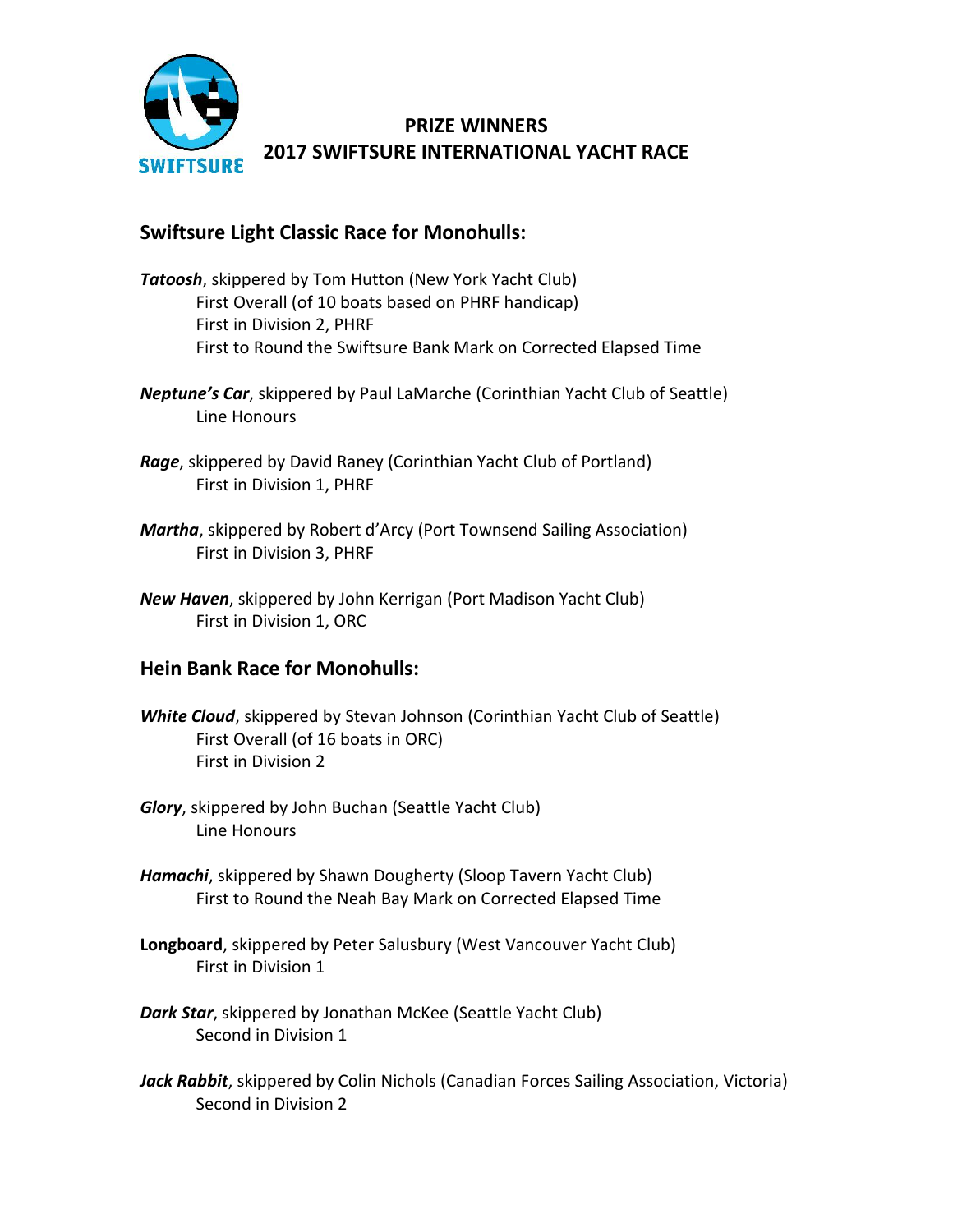#### **Cape Flattery Race for Multihulls:**

*Dragonfly*, skippered by Richard Ackrill (Royal Victoria Yacht Club) First Overall (of 6 boats) Line Honours First to Round the Neah Bay Mark on Corrected Elapsed Time First in Division 1

*Broderna II*, skippered by Nels Strandberg (Anacortes Yacht Club) Second in Division 1

#### **Cape Flattery Race for Monohulls:**

- *Dominatrix*, skippered by Richard Stewart (Royal Vancouver Yacht Club) First Overall (of 58 yachts) First in Division 2, Light Class
- *Absolutely*, skippered by Charlie Macaulay (Corinthian Yacht Club of Seattle) Line Honours in Light Class First to Round the Neah Bay Mark on Corrected Elapsed Time First in Division 1, Light Class
- *Hinzite*, skippered by James Hinz (Seattle Yacht Club) Second in Division 1, Light Class
- *Bravo Zulu*, skippered by Denny Vaughan (Corinthian Yacht Club of Seattle) Third in Division 1, Light Class
- *Tahlequah*, skippered by Don Leighton (Corinthian Yacht Club of Seattle) Second in Division 2, Light Class
- *Diva*, skippered by Jim Prentice (Royal Vancouver Yacht Club) Third in Division 2, Light Class
- *Last Tango*, skippered by James Geros (Corinthian Yacht Club of Seattle) First in Division 3, Light Class
- *Jaded*, skippered by Chris Phoenix (Corinthian Yacht Club of Seattle) Second in Division 3, Light Class
- *Different Drummer*, skippered by Charles Hill (Corinthian Yacht Club of Seattle) Line Honours in Heavy Class First in Division 1, Heavy Class
- *Kiva*, skippered by Julien Sellgren (Cascadia Yacht Club)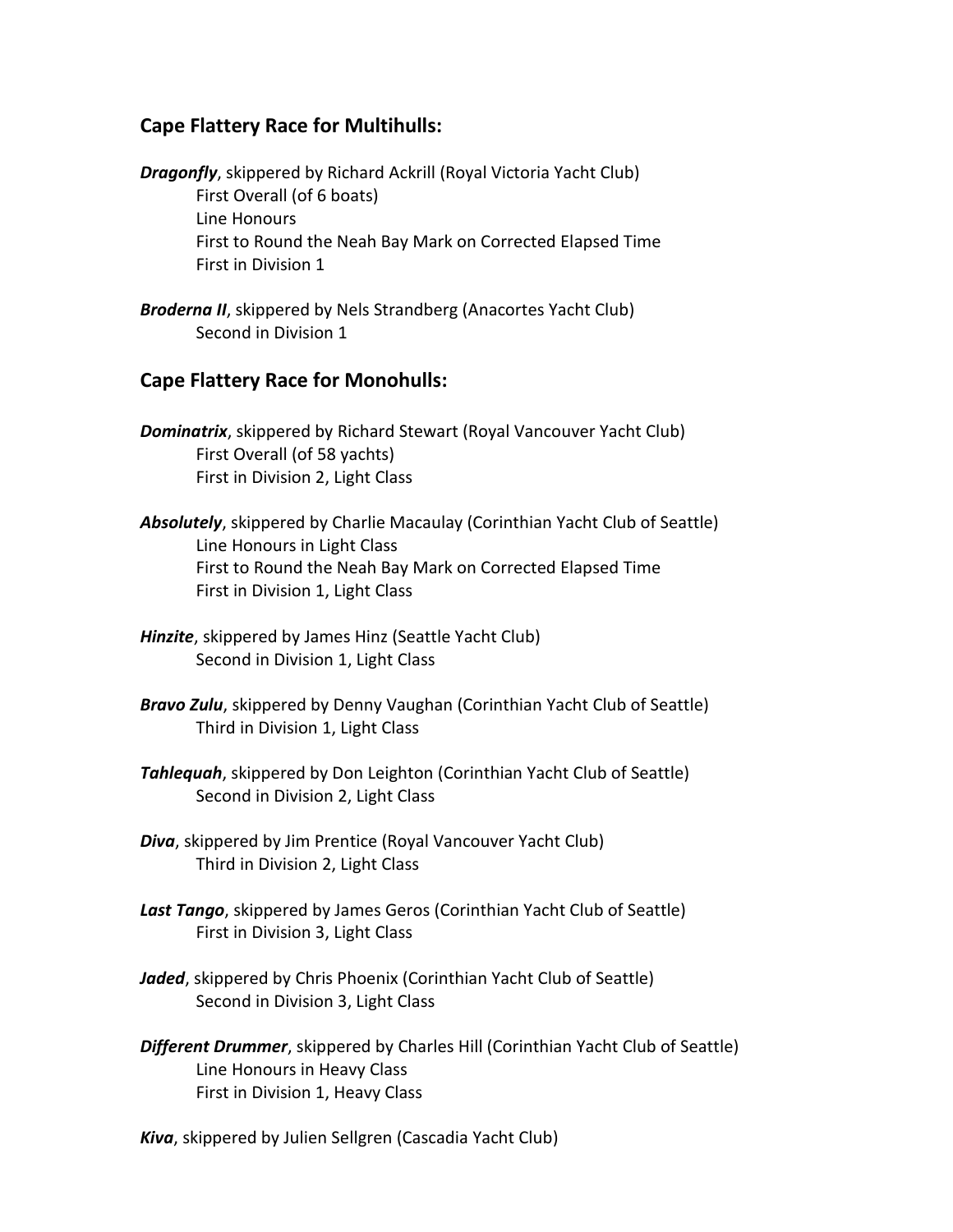Second in Division 1, Heavy Class

*Pacific High*, skippered by John Gugins (Squamish Yacht Club) First in Division 2, Heavy Class

*Les Chevaux Blancs*, skippered by Gordon Kells-Murphy (Three Tree Point Yacht Club, Des Moines, WA) Second in Division 2, Heavy Class

*Thundorca*, skippered by Scott Kanlyn (Seattle Yacht Club) Third in Division 2, Heavy Class

#### **Juan de Fuca Race for Monohulls:**

*Bat Out Of Hell*, skippered by Lance Staughton (Hood River Yacht Club) Line Honours in Light Class First Overall (of 47 boats) First in Division 1, Light Class

- *Wind Child*, skippered by Rudolf Heessels (Sequim Bay Yacht Club) First to round the Clallam Bay Mark on Corrected Elapsed Time Second in Division 1, Heavy Class
- *Final Dash*, skippered by Kerry Blaauw (Canadian Forces Sailing Association Victoria) Second in Division 1, Light Class
- *Scoundrel*, skippered by Gavin Brackett (Orcas Island Yacht Club) Third in Division 1, Light Class
- *Muffin,* skippered by Garry Greth (Sloop Tavern Yacht Club) First in Division 2, Light Class
- *Taku*, skippered by Theo Singelis (Corinthian Yacht Club of Bellingham) Second in Division 2, Light Class
- *Bulletproof*, skippered by Nigel Martin (Royal Victoria Yacht Club) Line Honours in Heavy Class First in Division 1, Heavy Class
- **Terna III**, skippered by Bill Kitchen (Bowen Island Yacht Club) Third in Division 1, Heavy Class
- *Magnum*, skippered by Andre Belcourt (Royal Victoria Yacht Club) First in Division 2, Heavy Class